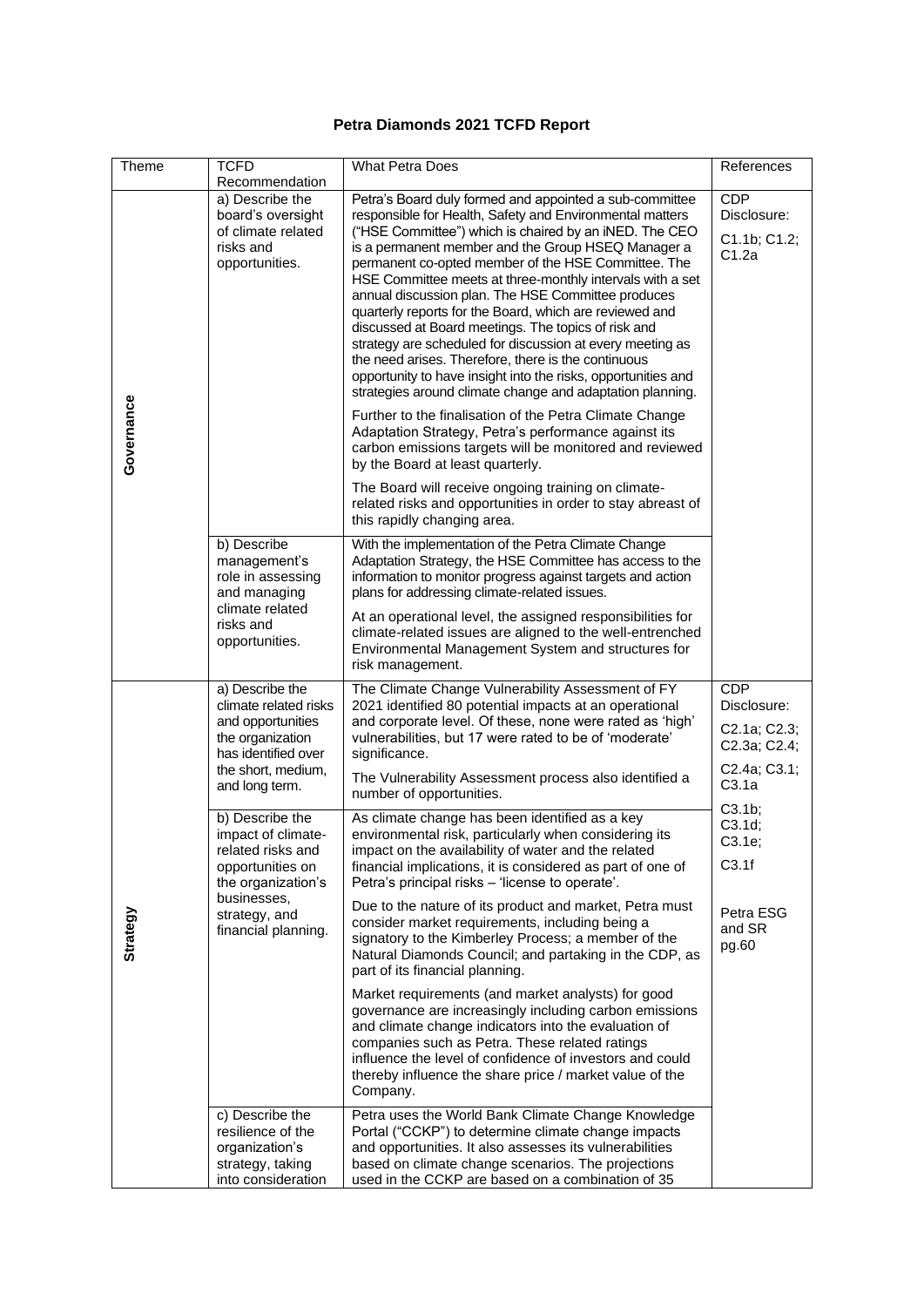| Theme           | <b>TCFD</b>                                                                                                  | <b>What Petra Does</b>                                                                                                                                                                                                                                                                                                                                                                                                                                                                                                                                                                                           | References                                                                         |
|-----------------|--------------------------------------------------------------------------------------------------------------|------------------------------------------------------------------------------------------------------------------------------------------------------------------------------------------------------------------------------------------------------------------------------------------------------------------------------------------------------------------------------------------------------------------------------------------------------------------------------------------------------------------------------------------------------------------------------------------------------------------|------------------------------------------------------------------------------------|
|                 | Recommendation                                                                                               |                                                                                                                                                                                                                                                                                                                                                                                                                                                                                                                                                                                                                  |                                                                                    |
|                 | different climate-                                                                                           | Global Climate Models and specifically those that are                                                                                                                                                                                                                                                                                                                                                                                                                                                                                                                                                            |                                                                                    |
|                 | related scenarios,                                                                                           | used by the IPCC in the AR5 (Climate Change 2014                                                                                                                                                                                                                                                                                                                                                                                                                                                                                                                                                                 |                                                                                    |
|                 | including a 2°C or                                                                                           | Synthesis Report Summary for Policymakers).                                                                                                                                                                                                                                                                                                                                                                                                                                                                                                                                                                      |                                                                                    |
|                 | lower scenario.                                                                                              | Petra's scenario analysis:                                                                                                                                                                                                                                                                                                                                                                                                                                                                                                                                                                                       |                                                                                    |
|                 |                                                                                                              | is based on two scenarios. Firstly the Company<br>looks at a RCP 2.6 scenario (best-case<br>scenario). This refers to the concentration of<br>carbon that delivers global warming at an average<br>of 2.6 watts per square metre across the planet.<br>The RCP 2.6 pathway delivers a temperature<br>increase of about 1.8°C by 2100, relative to pre-<br>industrial temperatures. The second scenario<br>considered by Petra is the RCP 8.5 scenario<br>(worst-case scenario), which would deliver a total<br>warming of about 4.3°C by 2100;                                                                   |                                                                                    |
|                 |                                                                                                              | focuses on site-specific watersheds rather than<br>regional or country-specific views, as this is more<br>accurate and appropriate to our operations;                                                                                                                                                                                                                                                                                                                                                                                                                                                            |                                                                                    |
|                 |                                                                                                              | involves the analysis of eight identified climate<br>٠<br>change indicators; and                                                                                                                                                                                                                                                                                                                                                                                                                                                                                                                                 |                                                                                    |
|                 |                                                                                                              | is done for three timeframes of 20-year<br>$\bullet$<br>intervals relevant over the timespan of the<br>current Petra operations for most of the<br>scenarios: 2020 - 2039 (operational); 2040 -<br>2059 (decommissioning); 2060 - 2079 (post-<br>closure).                                                                                                                                                                                                                                                                                                                                                       |                                                                                    |
| Risk Management | a) Describe the<br>organization's<br>processes for<br>identifying and<br>assessing climate<br>related risks. | The climate change vulnerability assessment process is<br>based on climate-related risk categories (acute physical<br>risk; chronic physical risk; financial risk; reputational risk;<br>legal risk; and climate change opportunity), exposures,<br>sensitivities, potential impacts and adaptive capabilities.<br>Estimation criteria to be used when performing the<br>vulnerability estimation are: extent of the<br>risk/vulnerability, duration of the risk, intensity of the<br>impact of the risk, likelihood of the impact and the<br>significance determined as a combination of all these<br>criteria. | <b>CDP</b><br>Disclosure:<br>C2.1; C2.2;<br>C2.2a<br>Petra ESG<br>and SR pg.<br>61 |
|                 | b) Describe the<br>organization's<br>processes for<br>managing climate<br>related risks.                     | The Petra Climate Change Adaptation Strategy consists<br>of eleven steps. Step 8 of the PCCAS requires<br>operations to evaluate the adaptive needs and allocate<br>suitable 'Adaptation Action Plans' to all of these. The<br>climate change adaptation plans include the action<br>steps, timeframes for completion, responsible<br>employees and all other resources required to<br>successfully complete each action step.                                                                                                                                                                                   |                                                                                    |
|                 |                                                                                                              | Step 9 requires the prioritisation of the documented<br>adaptation plans. This is done by taking account of the<br>vulnerabilities' significance as well as the financial and<br>operational capability to implement the action plans.                                                                                                                                                                                                                                                                                                                                                                           |                                                                                    |
|                 |                                                                                                              | Quarterly progress reviews are completed as part of the<br>operational environmental management systems. The<br>progress of all Climate Change Adaptation Plans is<br>presented to the HSE Committee, on an annual basis.<br>The HSE Committee has full oversight of the process<br>and may require an adjustment to prioritisation of plans,<br>depending on strategic or operational needs.                                                                                                                                                                                                                    |                                                                                    |
|                 | c) Describe how<br>processes for<br>identifying,<br>assessing, and                                           | Climate-related risk management is integrated into the<br>operational environmental management system.                                                                                                                                                                                                                                                                                                                                                                                                                                                                                                           |                                                                                    |